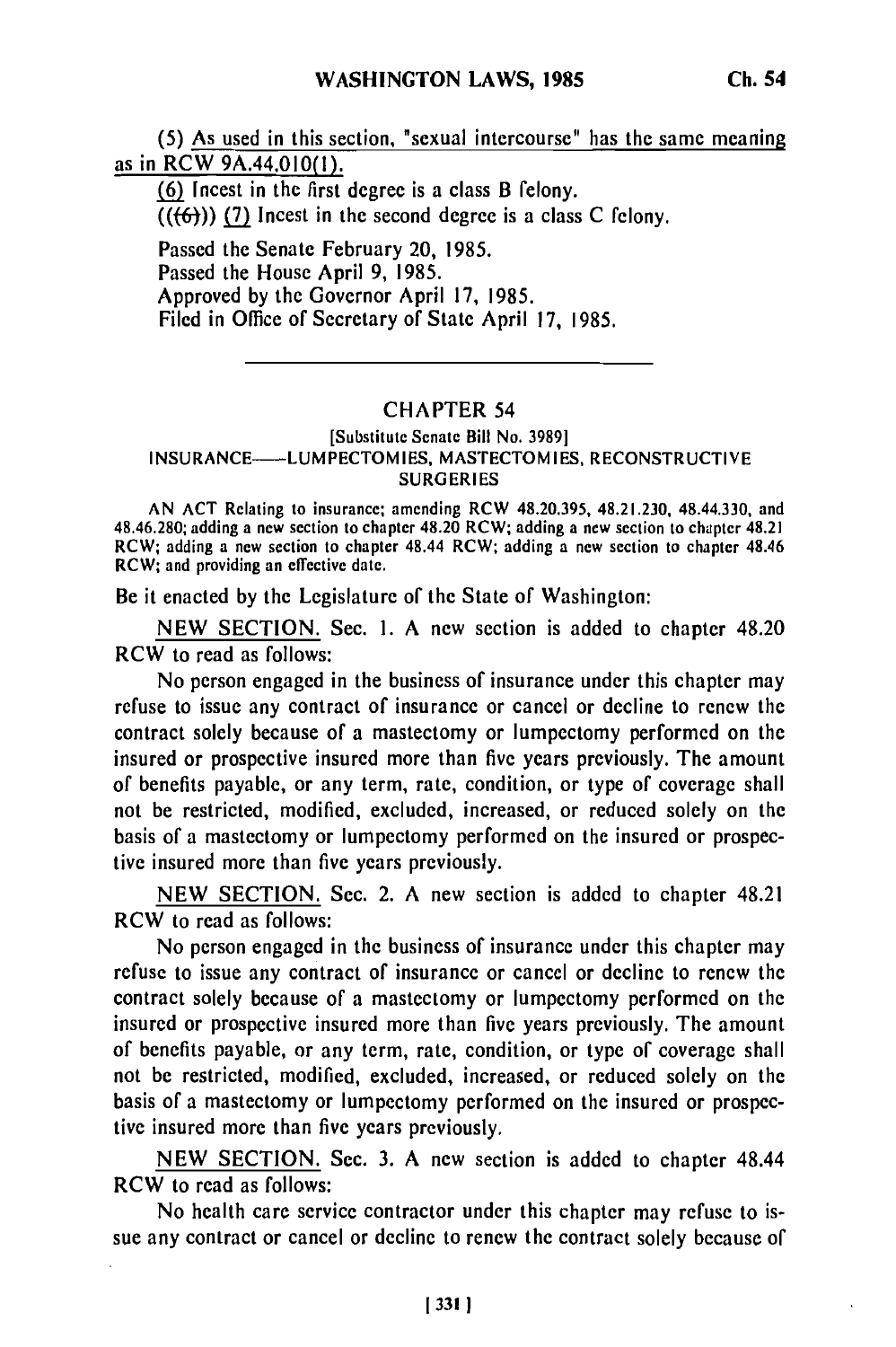a mastectomy or lumpectomy performed on the insured or prospective insured more than five years previously. The amount of benefits payable, or any term, rate, condition, or type of coverage shall not be restricted, modified, excluded, increased, or reduced solely on the basis of a mastectomy or lumpectomy performed on the insured or prospective insured more than five years previously.

**NEW** SECTION. Sec. 4. A new section is added to chapter 48.46 RCW to read as follows:

No health maintenance organization under this chapter may refuse coverage or cancel or decline coverage solely because of a mastectomy or lumpectomy performed on the insured or prospective insured more than five years previously. The amount of benefits payable, or any term, rate, condition, or type of coverage shall not be restricted, modified, excluded, increased, or reduced solely on the basis of a mastectomy or lumpectomy performed on the insured or prospective insured more than five years previously.

Sec. 5. Section 1, chapter 113, Laws of 1983 and RCW 48.20.395 are each amended to read as follows:

(1) Any disability insurance contract providing hospital and medical expenses and health care services delivered or issued in this state after July 24, 1983, shall provide coverage for reconstructive breast surgery resulting from a mastectomy which resulted from disease, illness, or injury.

(2) Any disability insurance contract providing hospital and medical expenses and health care services delivered or issued in this state after the effective date of this act shall provide coverage for all stages of one reconstructive breast reduction on the nondiseased breast to make it equal in size with the diseased breast after definitive reconstructive surgery on the diseased breast has been performed.

Sec. 6. Section 2, chapter 113, Laws of 1983 and RCW 48.21.230 are each amended to read as follows:

(1) Each group disability insurance contract issued or renewed after July 24, 1983, which insures for hospital or medical care shall provide coverage for reconstructive breast surgery resulting from a mastectomy which resulted from disease, illness, or injury.

(2) Each group disability insurance contract issued or renewed after the effective date of this act which insures for hospital or medical care shall provide coverage for all stages of one reconstructive breast reduction on the nondiseased breast to make it equal in size with the diseased breast after definitive reconstructive surgery on the diseased breast has been performed.

Sec. 7. Section 3, chapter 113, Laws of 1983 and RCW 48.44.330 are each amended to read as follows: